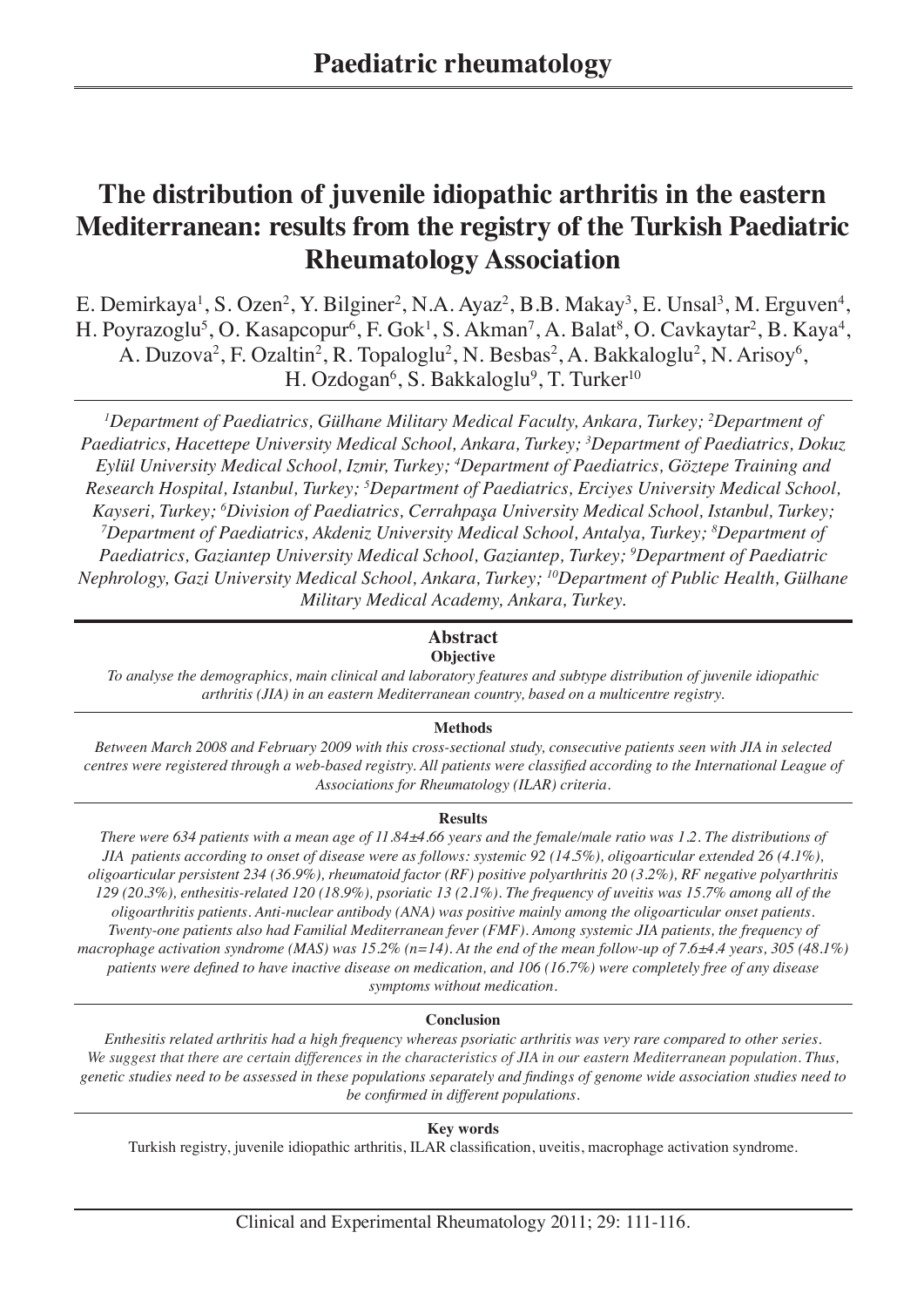*Erkan Demirkaya, MD, Assoc. Professor Seza Özen, MD, Professor Yelda Bilginer, MD, Assoc. Professor Nuray Aktay Ayaz, MD Balahan B. Makay, MD Erbil Ünsal, MD, Professor Müferet Ergüven, MD Hakan Poyrazoğlu, MD, Professor Özgür Kasapçopur, MD, Professor Faysal Gök, MD, Assoc. Professor Sema Akman, MD, Professor Ayse Balat, MD, Professor Özlem Çavkaytar, MD Bülent Kaya, MD Ali Duzova, MD, Assoc. Professor Fatih Ozaltin, MD, Assoc. Professor Rezan Topaloglu, MD, Professor Nesrin Besbas, MD, Professor Ayşin Bakkaloğlu, MD, Professor Nil Arisoy, MD, Professor Huri Ozdogan MD, Professor Sevcan Bakkaloğlu, MD, Professor Türker Türker, MD*

*Please address correspondence and reprint requests to: Assoc. Prof. Erkan Demirkaya, Gülhane Military Medical Academy, School of Medicine, Department of Paediatric Rheumatology and Nephrology, 06018 Ankara, Turkey. E-mail: dottore\_erkan@yahoo.com*

*Received on May 24, 2010; accepted in revised form on August 2, 2010.*

*© Copyright CLINICAL AND EXPERIMENTAL RHEUMATOLOGY 2011.*

*Competing interests: none declared.*

**PAEDIATRIC RHEUMATOLOGY The results of Turkish JIA registry / E. Demirkaya et al.**

#### **Introduction**

Juvenile idiopathic arthritis (JIA) is the most common chronic rheumatic disease in the world. Studies from different countries have shown that the prevalence as well as the distribution of subtypes varies in different ethnic groups (1-4). In previous studies from Turkey, it has been reported that the prevalence of JIA was similar to Western countries (5, 6). However, there is no reliable multicentre study that outlines the distribution of subtypes of JIA patients in Turkish children. Recent studies from different countries have shown that some subtypes such as oligoarticular extended and psoriatic JIA were more frequent in populations of European origin whereas some other JIA subtypes were more prominent in other ethnic groups (7).

The population of Turkey is Caucasian. The mainland of the country Anatolia has harboured ancient civilisations such as the Lykians, Phonecians, Troyans and Hitites. A major migration to Anatolia came from the Baltic region around 2500 BC. Along with the Indo-European branches many migrations from the Middle East and Mesopotamia in pre-Biblical times have also occurred. We have undertaken a nationwide multicentre cross-sectional study to define the distribution of the subtypes of JIA patients as described by International League of Associations for Rheumatology (ILAR) in Edmonton (8). We selected the major referral centres in Ankara and Istanbul receive the majority of the patients from all over the country and we have also included centres from different parts of the country that take care of patients with paediatric rheumatic diseases to represent the population better. This study provides the first reliable data from the country.

### **Material and methods**

With this cross-sectional study, data of the JIA patients were collected through a web-based registry in selected centres between March 2008 and February 2009. Patients were consecutively enrolled in each centre and each patient was classified according to the ILAR criteria (8). The principal investigators from each centre were invited to a meeting to review the classification criteria and to practice data entry to the registry. Paediatric centres of the following nine referral centres participated in the study: Hacettepe University Medical School, Gülhane Military Medical Academy School of Medicine, Cerrahpaşa University Medical School, Dokuz Eylül University Medical School, Gazi University Medical School, Erciyes University Medical School, Akdeniz University Medical School, Gaziantep University Medical School, Göztepe Training and Research Hospital. These centres were selected since they were referral centres and their overall patient population would provide a good representation of the Turkish patients.

All centres were asked to register consecutive JIA patients that had been followed for at least 6 months. This was decided in order to differentiate the disease course of oligoarticular patients. Data at the time of the last visit was entered to the online registry based in Hacettepe University School of Medicine. Registered data included demographic features, medical history, and initial features including physical examination, laboratory tests and current medical treatment. Initial physical examination findings and registered clinical parameters included number and type of joints (small or large) involved at disease onset, presence of systemic features, signs of enthesitis and sacroiliac tenderness (Tables I and II). Uveitis was defined according to "Standardisation of Uveitis Nomenclature (SUN) Working Group criteria" (9). Both active and previous episodes of uveitis were registered at the time of enrolment.

Initial laboratory tests including complete blood count, erythrocyte sedimentation rate (ESR), testing for ANA, RF and HLA-B27 were carried out in respective university laboratories or two selected laboratories in Ankara and Istanbul. Increased ESR was defined as >20mm/h, leukocytosis and anemia were defined relative to age. Thrombocytosis was defined as platelets >450000/mm3 . A titer of 1:80 was chosen as a cut-off point for ANA positivity for at least two positive results at least 3 months apart.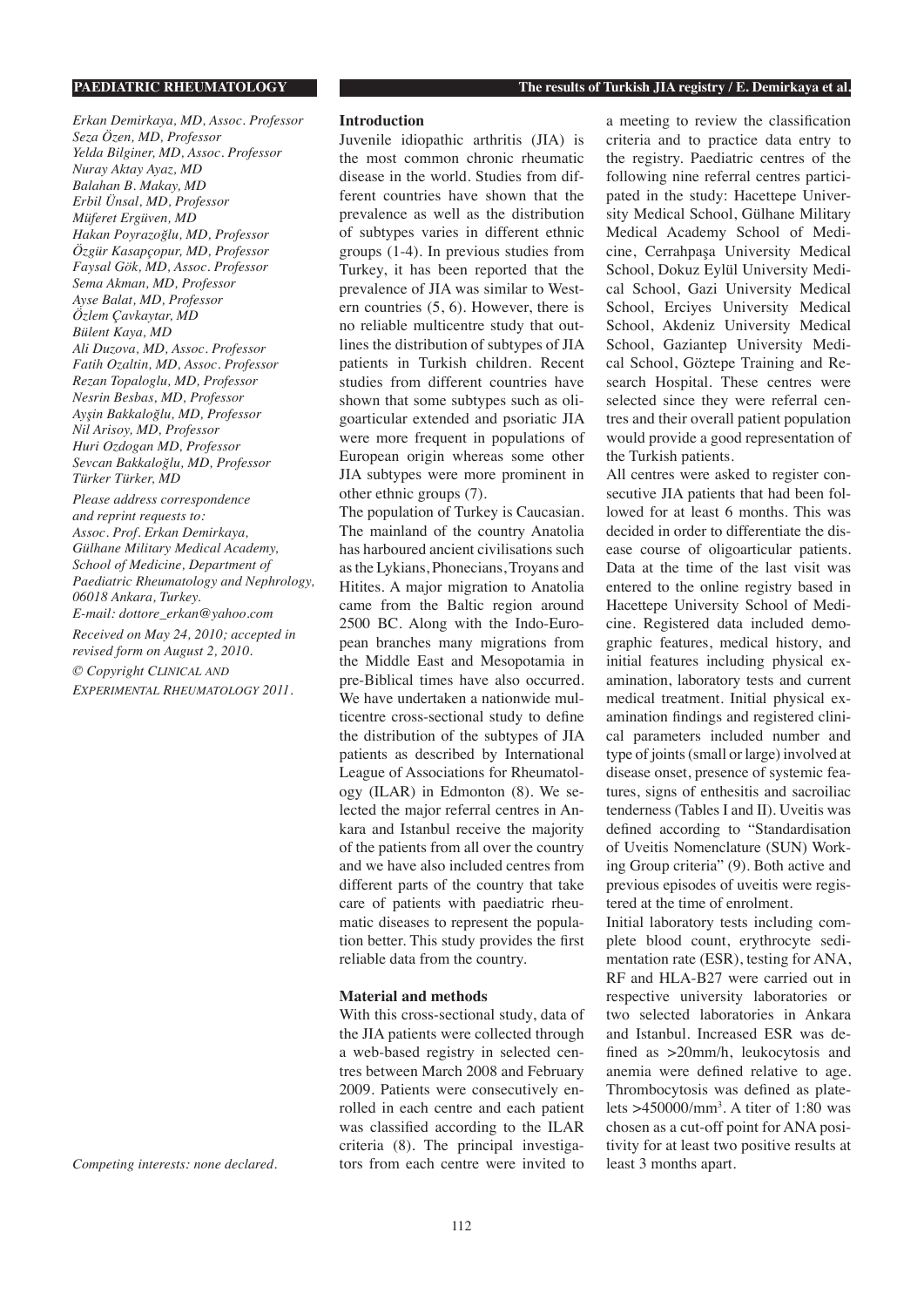### **The results of Turkish JIA registry / E. Demirkaya et al. PAEDIATRIC RHEUMATOLOGY**

| <b>Table I.</b> Demographics and clinical characteristics of the patients $(n \cdot (\%))$ , and (mean $\pm$ standard deviation) |  |  |  |
|----------------------------------------------------------------------------------------------------------------------------------|--|--|--|
|                                                                                                                                  |  |  |  |

|                                             | Systemic         |                 | Oligoarticular  | Polyarthritis<br>RF positive | Polyarthritis<br>RF negative | Enthesitis-<br>related | Psoriatic        | Whole cohort     |
|---------------------------------------------|------------------|-----------------|-----------------|------------------------------|------------------------------|------------------------|------------------|------------------|
|                                             |                  | Extended        | Persistent      |                              |                              |                        |                  |                  |
| No.                                         | 92(14.5)         | 26(4.1)         | 234(36.9)       | 20(3.2)                      | 129(20.3)                    | 120(18.9)              | 13(2.1)          | 634              |
| Age                                         | $10.61 \pm 4.76$ | $9.38 \pm 5.02$ | $9.85 \pm 4.34$ | $14.60 \pm 3.83$             | $13.02 \pm 4.18$             | $15.33 \pm 2.88$       | $13.08 \pm 3.64$ | $11.84 \pm 4.66$ |
| (years)                                     | $(1-18)$         | $(2-18)$        | $(3-18)$        | $(1-18)$                     | $(1-18)$                     | $(4-18)$               | $(8-18)$         | $(1-18)$         |
| Female/Male                                 | 43/49            | 20/6            | 160/74          | 16/4                         | 81/48                        | 24/96                  | 10/3             | 354/280          |
| Disease duration                            | $4.97 \pm 3.79$  | $4.38 \pm 2.94$ | $3.86 \pm 2.95$ | $3.85 \pm 3.41$              | $5.22 \pm 3.61$              | $3.82 \pm 2.66$        | $5.54 \pm 3.53$  | $4.35 \pm 3.25$  |
| (years)                                     | $(1-12)$         | $(1-11)$        | $(1-16)$        | $(1-12)$                     | $(1-16)$                     | $(1-14)$               | $(1-15)$         | $(1-16)$         |
| Number of                                   | $\overline{4}$   | $\overline{7}$  | $\overline{2}$  | 9                            | 8                            | 2                      | $\overline{4}$   | 3                |
| involved joints*                            | $(0-36)$         | $(5-10)$        | $(1-4)$         | $(5-38)$                     | $(4-43)$                     | $(0-14)$               | $(1-10)$         | $(0-43)$         |
| Small joint<br>involvement                  | 52(56.5)         | 16(61.5)        | 22(9.4)         | 18 (90)                      | 105(81.4)                    | 23(19.2)               | 6(46.2)          | 242 (38.2)       |
| Large joint<br>involvement                  | 76 (82.6)        | 24(92.3)        | 227(97.0)       | 19(95.0)                     | 121(93.8)                    | 113 (94.2)             | $\boldsymbol{0}$ | 580 (91.5)       |
| * Values are presented as medians (min-max) |                  |                 |                 |                              |                              |                        |                  |                  |

**Table II**. Physical examination and laboratory findings of the patients on their initial diagnosis except uveitis (n (%))

|                                                     | Systemic          | Oligoarticular |                        | Polyarthritis<br>RF positive | Polyarthritis<br>RF negative | Enthesitis-<br>related | Psoriatic         | Whole cohort      |
|-----------------------------------------------------|-------------------|----------------|------------------------|------------------------------|------------------------------|------------------------|-------------------|-------------------|
|                                                     |                   | Extended       | Persistent             |                              |                              |                        |                   |                   |
| $No. (\%)$                                          | 92(14.5)          | 26(4.1)        | 234(36.9)              | 20(3.2)                      | 129(20.3)                    | 120(18.9)              | 13(2.1)           | 634               |
| Fever                                               | 90 (97.8)         | 3(11.5)        | 9(3.8)                 | 2(10.0)                      | 17(3.2)                      | 4(3.3)                 | 2(15.4)           | 127(20.0)         |
| Lymphadenopathy                                     | 42(45.7)          | $\Omega$       | 4(1.7)                 | 1(5.0)                       | 4(3.1)                       |                        | 1(7.7)            | 52(8.2)           |
| Uveitis                                             | 2(2.2)            | 4(15.4)        | 37(15.8)               |                              | 8(6.2)                       | 8(6.7)                 | 3(23.1)           | 62(11.6)          |
| Pericarditis                                        | 24(26.1)          |                |                        | $\Omega$                     | 1(0.8)                       |                        |                   | 25(3.9)           |
| Hepatosplenomegaly                                  | 47(51.1)          | 1 Z(3.8)       | 8(3.4)                 | $\Omega$                     | 7(5.4)                       | $\Omega$               |                   | 63(9.9)           |
| Thrombocytosis                                      | 59(64.1)          | 14(53.8)       | 47(20.1)               | 5(25)                        | 60(46.5)                     | 23(19.2)               | 5(38.5)           | 213(33.6)         |
| $ESR > 20$ mm/h*                                    | $91.60 \pm 29.56$ |                | 47.42±28.1242.19±28.76 | $52.20 \pm 25.56$            | 59.39±35.37                  | $44.08 \pm 31.90$      | $56.77 \pm 30.73$ | $54.05 \pm 35.02$ |
|                                                     | $(2-143)$         | $(4-162)$      | $(13 - 100)$           | $(4 - 130)$                  | $(8-125)$                    | $(4-130)$              | $(12 - 125)$      | $(2-162)$         |
| ANA positivity $n(\%)$                              | $\Omega$          | 15(57.7)       | 121(51.7)              | 8(40.0)                      | 30(23.3)                     | 4(3.3)                 | 3(23.1)           | 191(30.1)         |
| $HLA-B27$                                           | NA                | NA.            | NA                     | NA                           | NА                           | 76(63.3)               | NA.               |                   |
| $RF+$                                               | NA                | $\Omega$       | $\Omega$               | 20(100)                      | $\mathbf{0}$                 |                        | $\Omega$          | 20(3.1)           |
| $*ECD$ was nucleoted as mean $+$ standard deviation |                   |                |                        |                              |                              |                        |                   |                   |

ESR was presented as mean  $\pm$  standard deviation

Each centre was asked to register the treatment received at the last visit. This cross-sectional study was approved by the local ethics committee in each and every centre. The individual participant written consent was obtained.

### *Statistical analysis*

Statistical analysis was done by using SPSS version 15.0. Mean±standard deviation, median, minimum and maximum values, and percentages and numbers were used to express all the data.

### **Results**

A total of 634 JIA patients enrolled in the study. The mean age of the patients at the time of study and mean age of the disease onset were 11.84±4.66 (1.0*–* 18.0 years) and 7.69±4.41 (1*–*11 years), respectively. The female/male ratio was 1.2 (354/280). The distribution of JIA patients according to the onset were as follows: systemic 92 (14.5%), oligoarticular extended 26 (4.1%), oligoarticular persistent 234 (36.9%), RF positive polyarthritis 20 (3.2%), RF negative polyarthritis 129 (20.3%), enthesitis-related arthritis (ERA) 120 (18.9%), psoriatic 13 (2.1%) (Table I). Distribution of joint involvement was as expected for each subtypes (Table I).

Uveitis was most frequent among oligoarticular onset disease although it was occasionally present in other onset types as well. The frequency of uveitis was 15.7% among all of the oligoarthritis patients. ANA positivity was 61.2% in patients with uveitis. ANA was positive in more than half of the patients with oligoarticular type onset. Based on registered initial laboratory results, anemia was present in 52.8% (335/634) of the JIA patients. The mean ESR among the JIA patients was 54.05±35.02mm/h (2*–*162mm/h). HLA B27 was present among 63.3% of the patients with enthesitis related arthritis (Table II).

In 21 patients (3.3%) familial Mediterranean fever and in 3 patients (0.5%) in-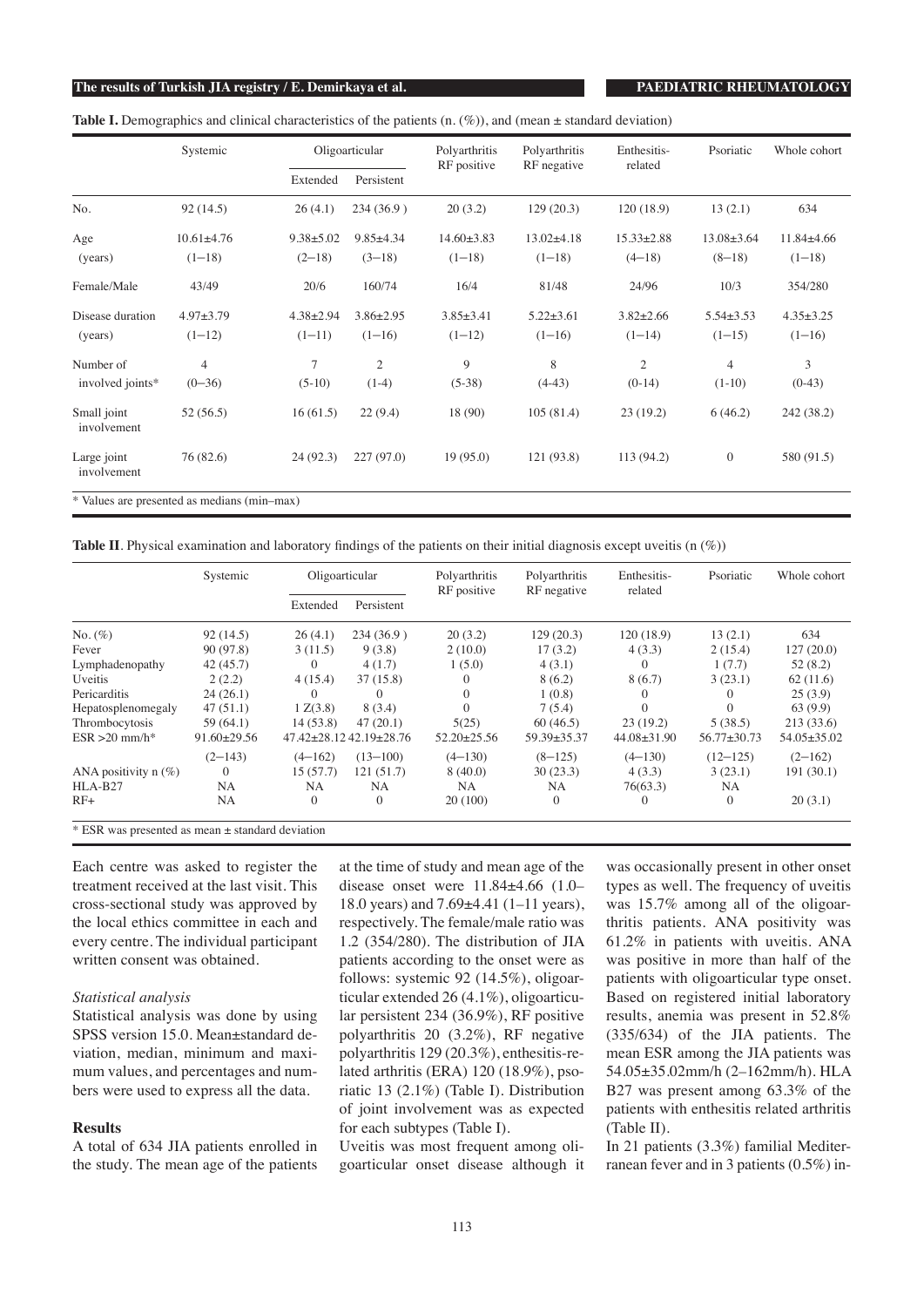**PAEDIATRIC RHEUMATOLOGY The results of Turkish JIA registry / E. Demirkaya et al.**

**Table III.** Distribution of JIA subtypes in children of Turkish and another descent (%).

| JIA subtype                                                                                            | Turkish<br>registry<br>$(n=634)$ | European $(7)$<br>$(n=599)$ | Asian $(7)$<br>$(n=50)$ | German $(18)$<br>$(n=1085)$ | England $(4)$<br>$(n=507)$ | Latin<br>American $(13)$<br>$(n=110)$ |
|--------------------------------------------------------------------------------------------------------|----------------------------------|-----------------------------|-------------------------|-----------------------------|----------------------------|---------------------------------------|
| Systemic                                                                                               | 14.5                             | 13.1                        | 12                      | 10                          | $5.3*$                     | 3.6                                   |
| Oligoarticular                                                                                         |                                  |                             |                         |                             |                            |                                       |
| Persistent                                                                                             | 36.9                             | 30.1                        | 26                      | 40                          | 45.9                       | 70.9                                  |
| Extended                                                                                               | 4.1                              | 11.8                        | $\overline{c}$          | 16                          |                            |                                       |
| RF negative polyarticular                                                                              | 20.3                             | 23.1                        | 20                      | 16.8                        | 13.4                       | 16.4                                  |
| RF positive polyarticular                                                                              | 3.2                              | 2.2                         | 4                       | 3.2                         | 2.3                        |                                       |
| Enthesitis-related                                                                                     | 18.9                             | 7.6                         | 24                      | 86.3                        |                            |                                       |
| Psoriatic                                                                                              | 2.1                              | 12.1                        | 8                       | 66.9                        |                            |                                       |
| Other                                                                                                  |                                  |                             |                         |                             |                            | 9.1                                   |
| *In another study from the United Kingdom, Fife <i>et al.</i> reported a ratio of sJIA as $10\%$ (17). |                                  |                             |                         |                             |                            |                                       |

flammatory bowel disease were present as concomitant disorders. Current medical treatment of the patients was as follows: 349 (55.0%) were on non-steroidal anti-inflammatory drug (NSAID) treatment, 290 (45.7%) were receiving methotrexate (MTX), 121 (19.1%) were still on steroids, 103 (16.2%) received salazopyrin (all ERA patients), and 74 (11.7%) were on anti-TNF treatment at the time of the data entry.

At the end of the mean follow-up of 7.6±4.4 years from the time of diagnosis, 305 (48.1%) patients were defined to have inactive disease on medication, and 106 (16.7%) were completely free of any disease symptoms without medication. Thirty patients (4.7%) had complications in our cohort: 14 had infections and 14 had macrophage activation syndrome of which almost all had systemic onset JIA. Among systemic JIA patients, the frequency of MAS was 15.2% (n=14).

### **Discussion**

This is the first multicentre study demonstrating the distribution of JIA subtypes and the characteristics of the disease in the eastern Mediterranean. Epidemiological studies in JIA show different sex ratios according to ethnicity. Our cohort indeed had a lower female: male ratio (1.27:1) as compared to the European origin (7:3), North American origin and Latin American origin (9:1). The ratio was similar to that reported in patients of Asian (1:1) origin (7, 10). We are unable to comment on this further other than to say that this may be due to ethnic reasons and maybe the higher rate of ERA.

It has been shown that the subtypes of JIA have different distributions in different ethnic groups (Table III) (11-15). The characteristics of JIA have been mainly defined from the North American or European populations in which the majority of patients are oligoarticular, and about 10% of the patients have systemic JIA. On the other hand, oligoarticular onset is less frequent among African American and Asian children (16). The differences between several ethnic groups may stem from environmental and/or genetic factors. Distribution of the JIA subtypes in the European *versus* non-European ethnic origins has recently been published from a country with mixed ethnic population (7). Subtype distributions in this study were similar to the relevant reports on the subject (1-4, 11-14). The non-European populations in this study were Asians, Indians, Arabs, Hispanics and native North Americans. When we compare the distribution of subtypes in our Turkish cohort with those reported in this mixed ethnic population (7), the rates of extended oligoarthritis and enthesitis related subtypes are in between those expected in European and non-European populations (Table III). Persistent oligoarthritis and systemic onset types had a similar rate to Europeans while psoriatic arthritis was very rare. Although Adib *et al*. (4) have found the rate of sJIA as 5.3%, in the United Kingdom Fife *et al*. (17) have reported a rate of 10%. Similarly, according to the German National Rheumatologic Database, the proportion of sJIA was 10% (18). It was also noteworthy that enthesitis related arthritis (18.9% in the Turkish

population) was almost thrice as common as in the European (7.6%) and English populations (6.3%), though much less common than the Asian  $(24%)$  population  $(4, 7, 10)$ . These figures may reflect the indigenous character of the Turkish population. On the other hand, HLA-B27 has a rather lower rate than expected among the enthesitis related arthritis patients. Yazıcı *et al*. (19) reported that the prevalence of HLA-B27 (by latex agglutination) was 8/268 (3%) among healthy controls in the Turkish population, comparable to other populations. Thus, other unknown genetic and/or environmental factors may play a role in the pathophysiology of high ERA rates.

Figures from different centres that were included in this study were similar. This was probably due to the fact that the centres in Ankara and Istanbul are referral centres and they receive patients from all over the country, and only about 5*–*10% of their patients are local. This fact also suggests that the presented data reflects the demographics of the whole country, although we were not able to include all the centres from Turkey.

Oligoarticular-onset JIA is characterised by early onset asymmetric arthritis with a high frequency of ANA positivity, and these patients have a high risk for the development of uveitis (20- 24). Various rates have been reported for uveitis in JIA. Reininga *et al*. (10) reported 153 patients with JIA from Netherlands, and 27 of them developed asymptomatic anterior uveitis (17.6%). ANA positivity in their study was detected more frequently in JIA patients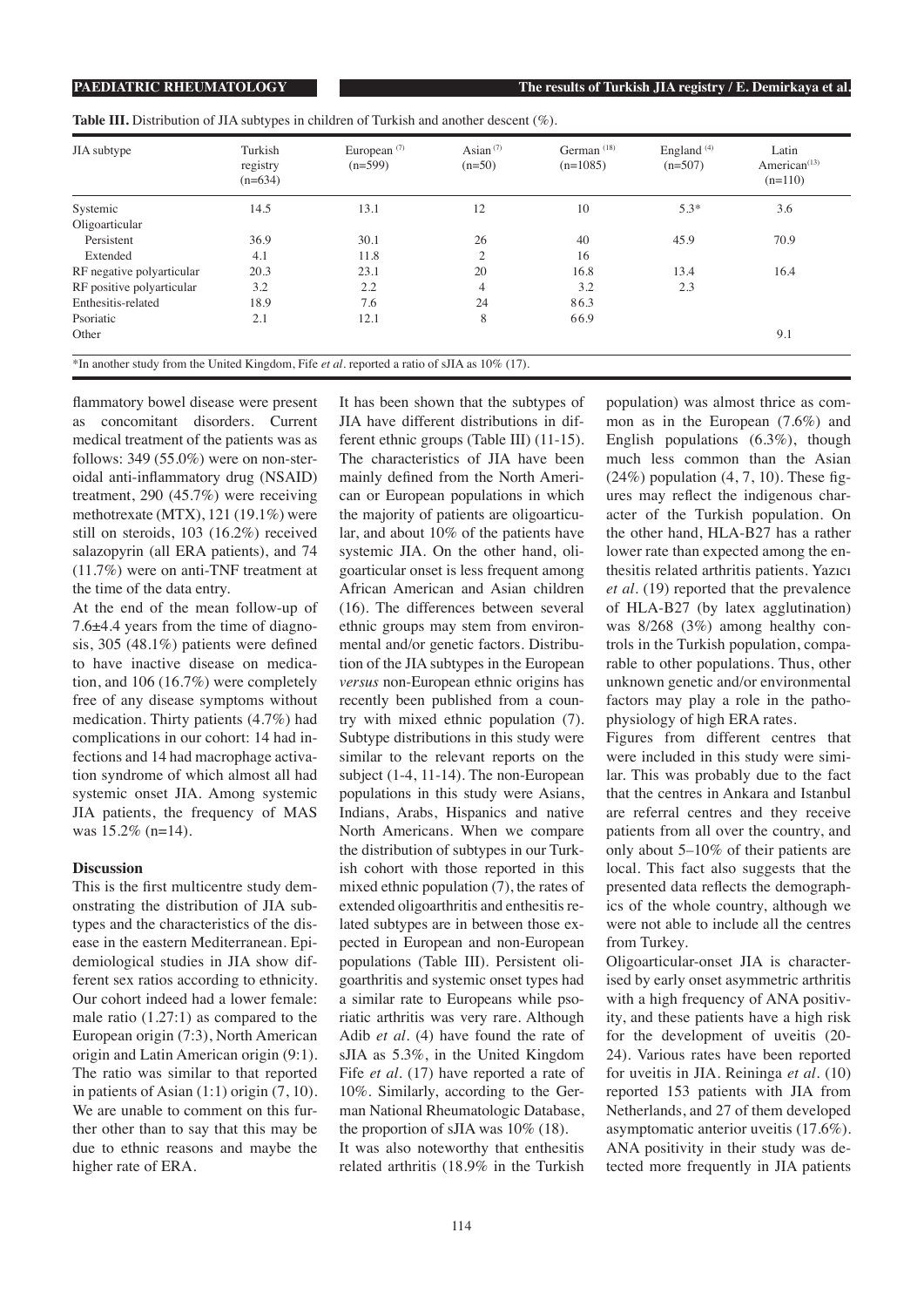# **The results of Turkish JIA registry / E. Demirkaya et al. PAEDIATRIC RHEUMATOLOGY**

with uveitis (66.7%) than in JIA patients without uveitis (48.6%). In one study from Italy, uveitis developed in 62 patients (20.1%) of whom 57 had oligoarticular, 3 had polyarticular, and 2 had systemic-onset JIA (25). In another study from Germany, the prevalence of uveitis was 12%, and it was observed more frequently in oligoarthritis both in extended (25%) and persistent (16%) subgroups (26). Among 234 children diagnosed with JIA in Spain, prevalence of uveitis was 7.3% (27). On the other hand, uveitis is quite rare in Asian and African populations (28). In our whole cohort, the frequency of uveitis was 11.6% (62 patients) which is similar to those reported from European populations. Uveitis was detected in 37 (15.8%) and 4 (15.4%) of the persistent and extended oligoarticular JIA populations, respectively. In initial reports from Turkey, uveitis was thought to be rarer however; this was obviously due a lack of multidisciplinary approach in the past. Higher rate of uveitis once again shows the importance of collaboration with an ophthalmology team among others, in the care of these children.

Anemia was common in all subgroups although it was more pronounced among systemic onset patients. However, the rate of iron deficiency anaemia in the school age children in our country varies in different regions ranging from 5.4*–*27.6% which may explain the high rate of anaemia among our patients (29, 30). As expected thrombocytosis was frequent among systemic onset patients.

ANA positivity in our oligoarticular JIA population was 71.2%. ANA positivity has been reported as 82.6% and 73.4% among oligoarticular patients in two separate groups of European oligoarticular onset patients (7, 23). The frequency of ANA positivity in our population was similar to those reported in the European populations.

The presented data also outlines the treatment strategies in the country. While NSAIDs and MTX are widely used, use of biologics may be less than expected. Minden *et al*. (31) performed a study to estimate the cost of JIA in the national paediatric rheumatologic

database in Germany. They recorded that 10% of all JIA patients were under biologics. In our cohort the use of biological agents was 11.7% at the time of the data entry. This is probably due to the strict bureaucratic measures involved in their use.

Macrophage activating syndrome was seen in a substantial number of systemic onset JIA patients (32). MAS has become a well-recognised problem in systemic JIA, and the figures reflect the awareness of this entity among Turkish paediatricians.

JIA is an important disease in the eastern Mediterranean population and this is the first multicentre study showing the characteristics of JIA patients in the eastern Mediterranean. The presented figures should alert the health authorities about the scope of the problem. We suggest that the subtype distribution reflects the characteristics of our population that are somewhat different from Western Europe and quite different from the Middle East, Asia and Africa. These figures probably reflect the indigenous character of the Turkish population. Thus genetic studies need to be assessed in these populations separately and findings of genome wide association studies need to be confirmed in different populations.

#### **References**

- 1. KHUFFASH FA, MAJEED HA, LUBANI MM, NAJDI KN, GUNAWARDANA SS, BUSHNAQ R: Epidemiology of juvenile chronic arthritis and other connective tissue diseases among children in Kuwait. *Ann Trop Paediatr* 1990; 10: 255-9.
- 2. SCHWARTZ MM, SIMPSON P, KERR KL, JARVIS JN: Juvenile rheumatoid arthritis in African Americans. *J Rheumatol* 1997; 24: 1826-9.
- 3. MAULDIN J, CAMERON HD, JEANOTTE D, SOLOMON G, JARVIS JN: Chronic arthritis in children and adolescents in two Indian health service user populations. *BMC Musculoskelet Disord* 2004; 5: 30.
- 4. ADIB N, HYRICH K, THORNTON J *et al*.: Association between duration of symptoms and severity of disease at first presentation to paediatric rheumatology: results from the Childhood Arthritis Prospective Study. *Rheumatology* (Oxford) 2008; 47: 991-5.
- 5. OZEN S, KARAASLAN Y, OZDEMIR O *et al*.: Prevalence of juvenile chronic arthritis and familial Mediterranean fever in Turkey: a field study. J Rheumatol 1998; 25: 2445-9.
- 6. OZDOGAN H, KASAPÇOPUR O, DEDE H *et al*.: Juvenile chronic arthritis in a Turkish

population. *Clin Exp Rheumatol* 1991; 9: 431-5.

- 7. SAURENMANN RK, ROSE JB, TYRRELL P *et al*.: Epidemiology of juvenile idiopathic arthritis in a multiethnic cohort: ethnicity as a risk factor. *Arthritis Rheum* 2007; 56: 1974- 84.
- 8. PETTY RE, SOUTHWOOD TR, MANNERS P *et al*.: International League of Associations for Rheumatology. International League of Associations for Rheumatology classification of juvenile idiopathic arthritis: second revision, Edmonton, 2001. *J Rheumatol* 2004; 31: 390-2.
- 9. JABS DA, NUSSENBLATT RB, ROSENBAUM JT: Standardization of Uveitis Nomenclature (SUN) Working Group. Standardization of uveitis nomenclature for reporting clinical data. Results of the First International Workshop. *Am J Ophthalmol* 2005; 140: 509-16.
- 10. REININGA JK, LOS LI, WULFFRAAT NM, ARMBRUST W: The evaluation of uveitis in juvenile idiopathic arthritis (JIA) patients: are current ophthalmologic screening guidelines adequate? *Clin Exp Rheumatol* 2008; 26: 367-72.
- 11. SYMMONS DP, JONES M, OSBORNE J, SILLS J, SOUTHWOOD TR, WOO P: Pediatric rheumatology in the United Kingdom: data from the British Pediatric Rheumatology Group National Diagnostic Register. *J Rheumatol* 1996; 23: 1975-80.
- 12. FUJIKAWA S, OKUNI M: A nationwide surveillance study of rheumatic diseases among Japanese children. *Acta Paediatr Jpn* 1997; 39: 242-4.
- 13. GGARWAL A, MISRA R: Juvenile chronic arthritis in India: is it different from that seen in Western countries? *Rheumatol Int* 1994; 14: 53-6.
- 14. HAFFEJEE IE, RAGA J, COOVADIA HM: Juvenile chronic arthritis in black and Indian South African children. S Afr Med J 1984; 65: 510-4.
- 15. ARGUEDAS O, FASTH A, ANDERSSON-GÄRE B, PORRAS O: Juvenile chronic arthritis in urban San José, Costa Rica: a 2 year prospective study. *J Rheumatol* 1998; 25: 1844-50.
- 16. PETTY RE, CASSIDY JT: Oligoarthritis. Textbook of pediatric rheumatology, 5<sup>th</sup> ed. Philadelphia, Elsevier, 2005: p. 275-87.
- 17. FIFE MS, GUTIERREZ A, OGILVIE EM *et al*.: Novel IL10 gene family associations with systemic juvenile idiopathic arthritis. *Arthritis Res Ther* 2006; 8: R148.
- 18. MINDEN K, NIEWERTH M, LISTING J, ZINK A: German Study Group of Pediatric Rheumatologists. Health care provision in pediatric rheumatology in Germany-national rheumatologic database. *J Rheumatol* 2002; 29: 622-8.
- 19. YAZICI H, SCHREUDER I, YURDAKUL S, OZ-BAKIR F: HLA-B27 in Turkish patients with rheumatoid arthritis. *Ann Rheum Dis* 1987; 46: 718.
- 20. ALBERT ED, SCHOLTZ S: Juvenile arthritis: genetic update. *Ballieres Clin Rheum*atol  $1998: 12: 209-18$ .
- 21. NEPOM B: The immunogenetics of juvenile rheumatoid arthritis. *Rheum Dis Clin North Am* 1991; 4: 825-42.
- 22. GROM AA, GIANNINI EH, GLASS DN: Juve-